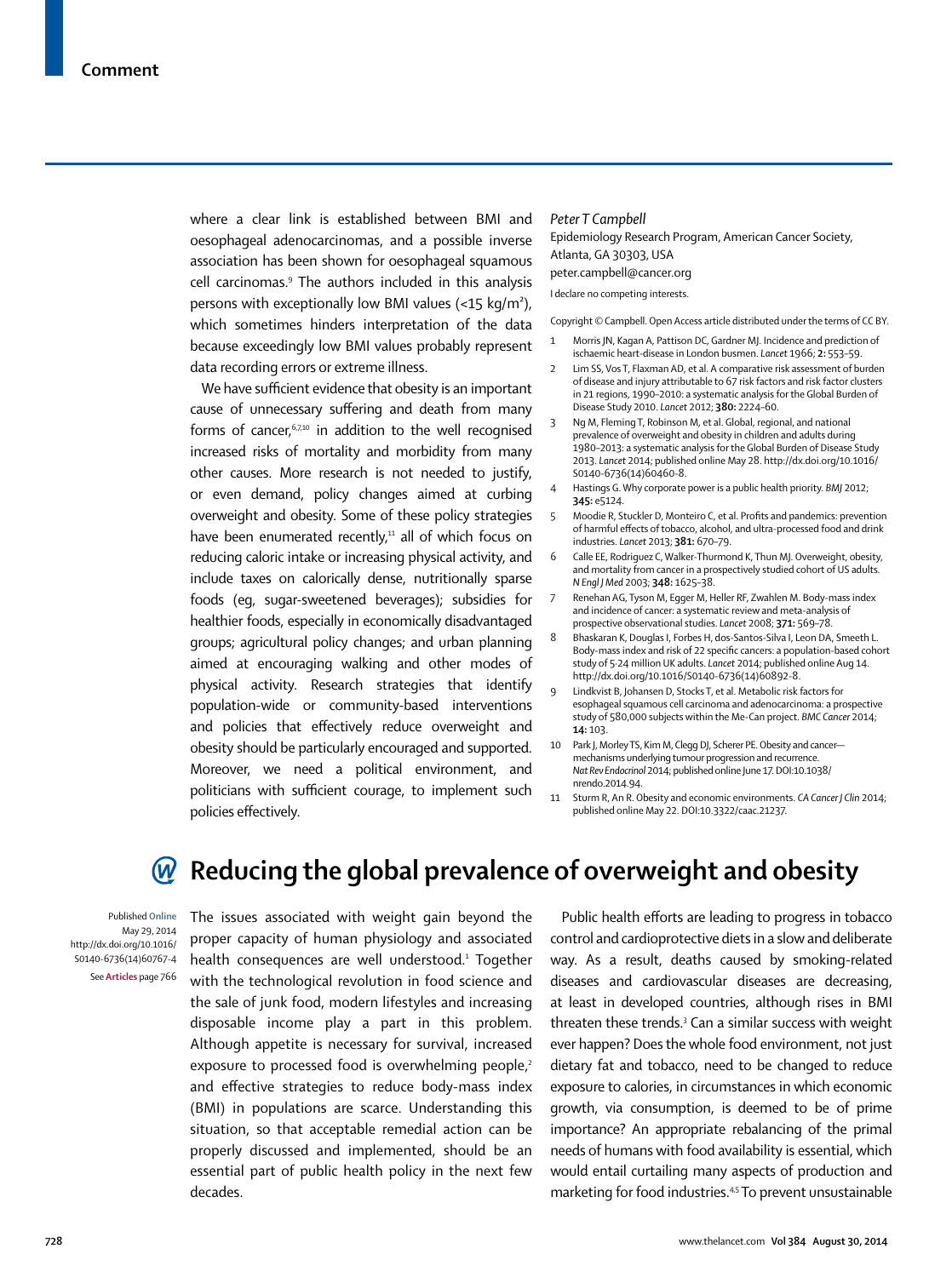health consequences, BMI needs to return to what it was 30 years ago. Lobstein $^{\rm 6}$  calculated that to reduce BMI to 1980 levels in the UK would require an 8% reduction in consumption across the country, costing the food industry roughly £8·7 billion per year. Is this possible in a neoliberal competitive world?<sup>7</sup>

A first step to achievement of this reduction in consumption is a better understanding of the changing extent of the problem and the conflicting attempts to address it. Reliable estimates of BMI distribution by country and their long-term trajectories are needed to better understand the problem. Eventually, national strategies can then be assessed in their global context according to local BMI distribution changes with time and policy.8 The Global Burden of Disease (GBD) team have done an excellent job reporting the changes and differences between regions and countries. In The Lancet, Marie Ng and colleagues<sup>9</sup> report a brave and successful attempt to make the most of all published survey data worldwide to estimate the changing prevalence of overweight and obesity since 1980. These surveys vary in reliability and completeness; Gaussian process regression was used to impute missing values reliably. The investigators overcame missing years, bias in measurement, and conflicting answers from 1769 country-years of data from 183 countries. These 19 244 datapoints from separate surveys would have otherwise simply led to confusion.

Ng and colleagues provide a reliable account of BMI changes since 1980 worldwide, adjusting for changing age distributions. These show only prevalence rates by country and by age, and hints of cohort-specific changes. These data are all heavily modelled so that the real data are inevitably somewhat obscured, but the truth is not. The results show that the greatest gain in overweight and obesity worldwide happened between 1992 and 2002, mainly in people aged between 20 and 40 years. Men have a higher prevalence of overweight and obesity than do women in developed countries, whereas the opposite is true in developing countries; in developing countries, prevalence is about 30% lower for men and 15% lower for women than in developed countries, but rising. However, women are often more obese (BMI>30) than are men in developed countries.

This weight gain seems to have been attenuating during the past 8 years, and investigators point to weak evidence that recent birth cohorts are gaining BMI more



slowly than are previous ones. This gain varies between countries, suggesting some scope for intervention. No countries have had a significant decrease in obesity prevalence in the past 33 years.

In the USA, about 32% of adult men and 34% of women are obese compared with 21% in both sexes in western Europe, and this prevalence is increasing. In southeast Asia, 5% of women and 8% of men are obese. Although immature, the analyses of changing BMI with age by birth cohort are intriguing.9 Are the most recent birth cohorts really gaining weight more slowly than did their predecessors? That would be real intermediate success, before the required reductions in prevalence were to be seen.

Policy needs to solve the problem of rising obesity, and increasing advocacies in this direction are coming from highly authoritative sources.<sup>10</sup> The solution has to be mainly political and the questions remain, as with climate change, where is the international will to act decisively in a way that might restrict economic growth in a competitive world, for the public's health? Nowhere yet, but voluntary salt reduction might be setting a more achievable trend.11 Politicians can no longer hide behind ignorance or confusion.

## *Klim McPherson*

New College, University of Oxford, Oxford OX1 3BN, UK klim.mcpherson@obs-gyn.ox.ac.uk

I declare no competing interests.

1 Butland B, Jebb S, Kopelman P, et al. Foresight: tackling obesities: future choices. Project report, 2007. London: Government Office for Science, 2007.